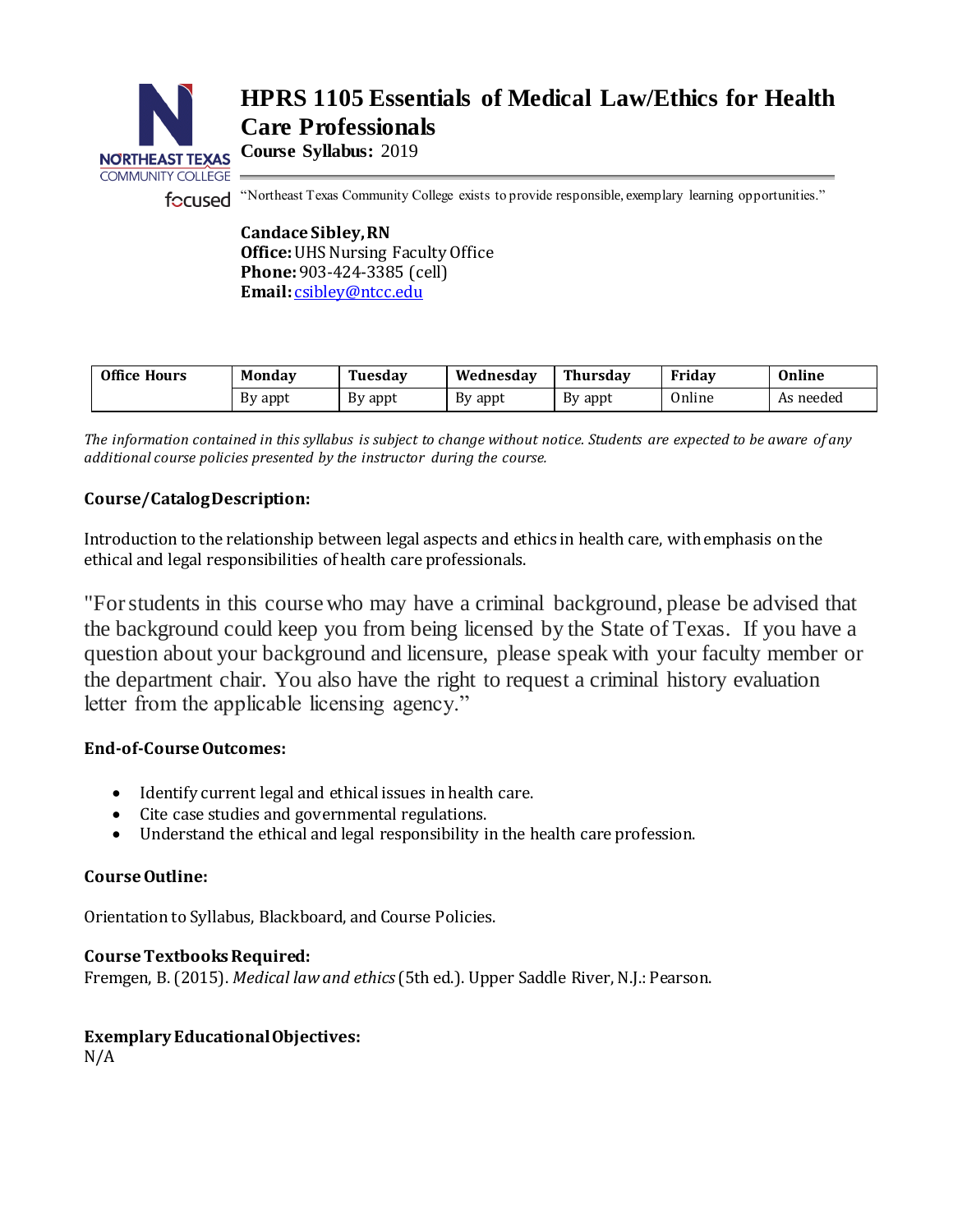#### **SCANS Skills:**

Basic Skills: reading, writing, listening and speaking. Thinking Skills: decision making, problem solving, learning how to reason and critically think. Personal Qualities: responsibility, self-esteem, sociability, self-management, integrity and honesty. Resources: time, money, materials, facilities. Information: acquires, evaluates, organizes, maintains, interprets, and uses computers. Interpersonal: participates in teams, teaches others, serves clients, works with diversity. Systems: understands computer systems Technology: works with a variety of technologies.

# **Lectures & Discussions:**

Didactic: Lecture, Power Point Presentations, Discussion, Case Studies, Videos/DVDs, Worksheets, Written Assignments, Computer-based Assignments and Assessments.

Demonstration/Return: Evaluations, Quizzes, Feedback

This course uses NTCC Student and Faculty email as the official form of communication. Blackboard Learning System is also used in this course.

# **Evaluation/Grading Policy:**

A 90-100

B 80-89

 $C = 70-79$ 

D 60-69

F Below 60

\* a grade of 75 or above constitutes a passing grade in the PCT program; A QUIZ average of 75 is required to sit for the final. **Please note: 74.5-74.9 DOES NOT round to 75 per the Nursing Department handbook.**

#### **Grading Scale:**

The grade earned in this course will be based on the following criteria:

| <b>Graded Assessment Types</b>     | <b>Weights (%)</b> |
|------------------------------------|--------------------|
| Quizzes (through Blackboard)       | 60%                |
| Discussions (through Blackboard)   | 15%                |
| Final Exam (written exam in class) | 25%                |
| Total:                             | 100%               |

#### **Late Work:**

Submit your work on time.

Failure to do so will result in a **deduction of 10 points per day for up to three days late. If not posted within 72 hours of due date, ZERO will be the grade.** 

#### **Assignments:**

As instructor assigns. Instructors reserve the right to modify/add/delete assignments.

Lesson Quizzes will be graded on first attempt. However, they will be left open for further practice. Discussion Board Rubric:

Initial Post-Minimum of 250 words, relevant to assignment is worth 50 points